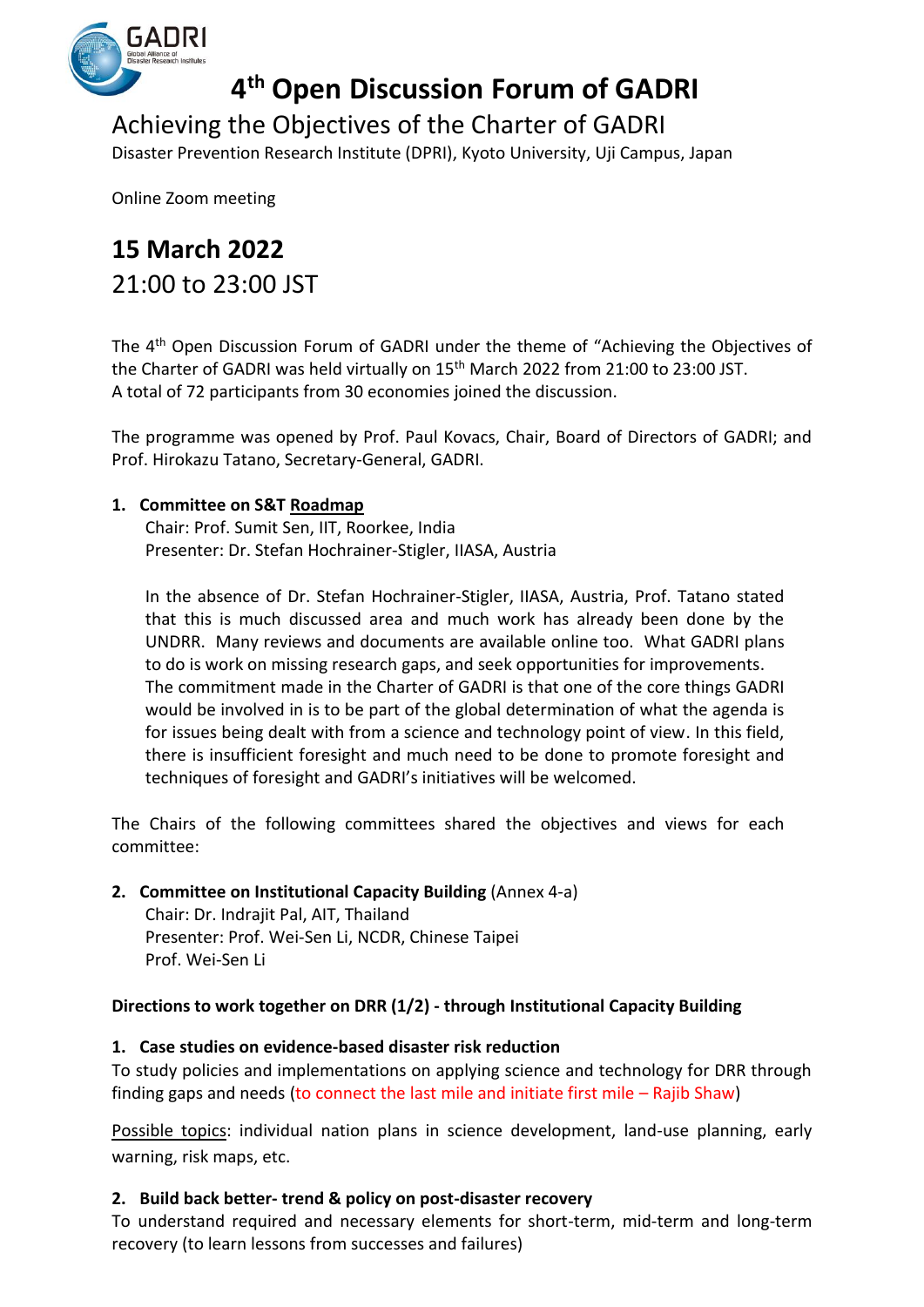Possible topics: reviews on large disasters, reconstructions plan, economy revitalization, livelihood restoration, etc.

## **3. Leadership and decision making on disaster management**

To learn skills and the best practices for leading a team of policy making, emergency response or on-field operations (to educate scientific disaster manager)

Possible topics: risk communication, crisis management, principles of emergency operation, ICT & GIS tools of decision support, etc.

#### **4. Role of NGO, NPO & business by public-private partnership**

To explore contributions on DRR by private sector and policy to engage them at different phases of disaster management. (to channel DRR knowledge to stakeholders)

Possible topics: community-based disaster risk management, business continuity plan, risk perfection, etc.

#### **5. Regional and global mechanisms and resources for DRR, CCA and SDGs**

To understand frameworks, trend, policy guidelines, operations, projects, and funding agency at regional and global levels (to leverage resources by better networks)

Possible partners: UN organizations, APEC, ASEAN, GADRI, IRDR ICoEs, Future Earth…….

## **3. Committee Data and Information Sharing** (Annex 4-b)

Chair: Dr. Rodrigo Cienfuegos, CIGIDEN, Chile Presenter: Prof. Andrew Collins, UKADR; and DDN, Northumbria University, UK

Current Vision: An action based, dynamic, multi-voice data information system

Principles:

•

- The global research community is only as effective as the usefulness and applications of its data … bridging knowledge gaps through activating data and information for utilized knowledge.
- Bridging of knowledge gaps through a whole of society objective, influencing social and behavioural change to enable disaster risk reduction.
- Identifying the keys to a more comprehensive bridging of knowledge gaps through activating data and information for utilized knowledge?
- Learning how GADRI institutions use their disaster research data processes to have more impact in disaster risk reduction? Note: GADRI, GS 2021

Transfer of the UNDRR DwG (2020) concluding orientation into GADRI Data Sharing Committee key elements:

- Identification of ongoing case studies that trace the effectiveness of action data processes.
- Establishment of a network of 'data champions' to oversee this process, either managed by UNDRR or outsourced to other networks.
- Enhance sense making at all levels of risk governance to improve data driven decision-making for DRR and sustainability.
- Maintain an integrative approach to data using all relevant global, regional and local initiatives in multi-disciplinary terms of engagement, such as through the GRAF, Sendai Framework Monitor, UNDRR partnerships and non-UN Alliances such as for example the Global Alliance of Disaster Research Institutes (GADRI).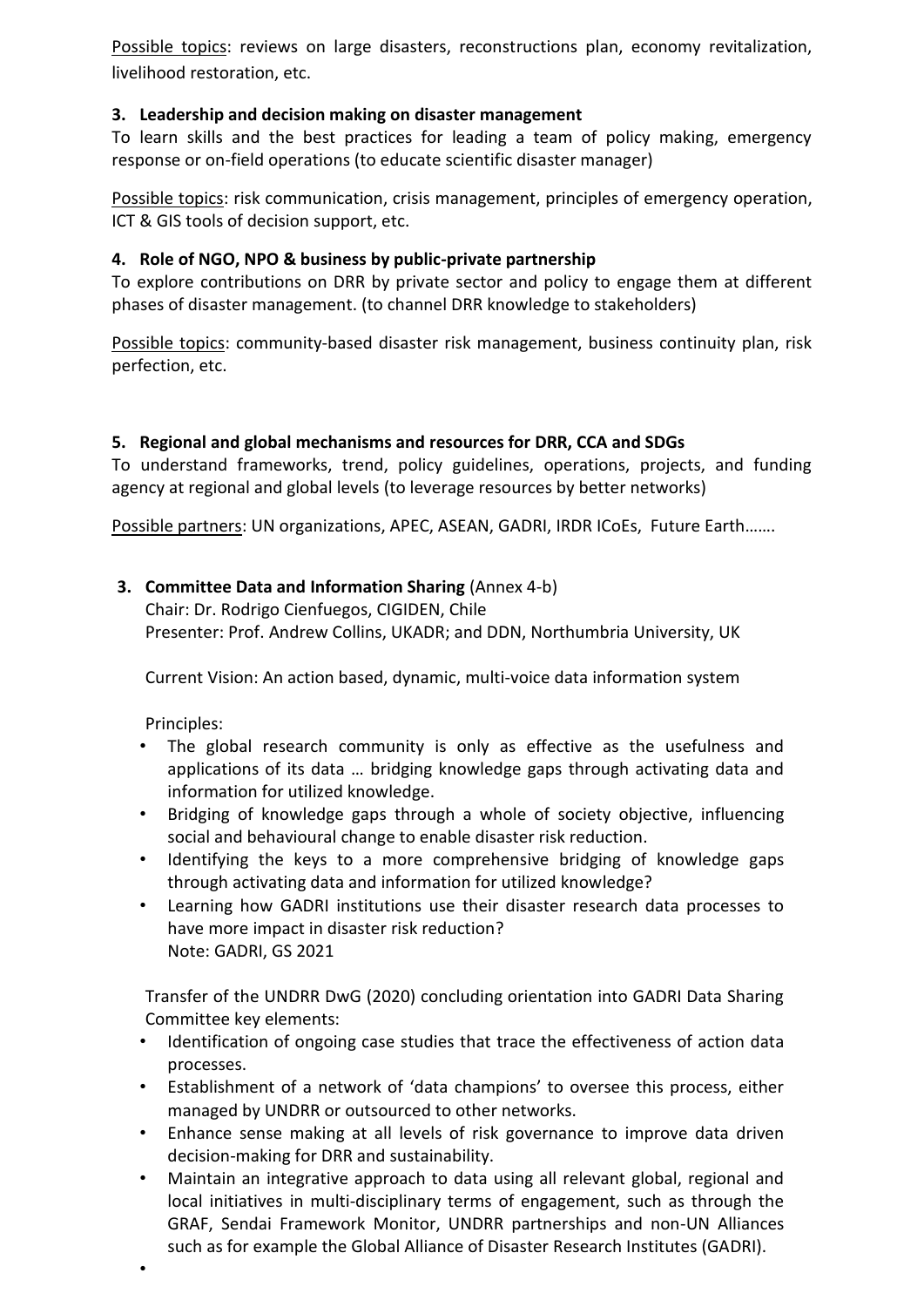Note: Collins, A.E., Richardson, B. and Zodrow, I. (2020) UNDRR STAG Data Working Group (DWG): Report on Concept, Activity and Implication, United Nations Disaster Risk Reduction; [https://www.undrr.org/publication/stag-data](https://www.undrr.org/publication/stag-data-working-group-report)[working-group-report](https://www.undrr.org/publication/stag-data-working-group-report)

GADRI Data Sharing, Action Data and Active Data Base – next steps:

- 1. Committee opening meeting
- 2. Consolidation of conceptual framework
- 3. Compilation of ready formed contributing ingredients
- 4. Evolution of methodology actions toward the vision
- 5. Engaging stakeholders
- 6. Initial report (target date ?)

Prof. Lori Peek shared information on a project on data training, data publication, and Data Ambassadors.

https://converge.colorado.edu/data/

## **4. Committee on Advocacy** (Annex 4-c)

Chair: Prof. Paul Kovacs, Chair, GADRI; and Executive Director, ICLR, Adjunct Research Professor, Economics, Western University, Canada Presenter: Prof. Rajib Shaw, Fujisawa Campus, Keio University, Japan

#### **Objective 5: to serve as an advocacy organization presenting evidence-based approaches that influence decision-making processes Where is the gap in advocacy?**

- Balancing interest and demand: We do advocacy based on "our" [researcher's] interest
- Gap identification: Need to change our mindset to understand the gaps, both at the policy as well as grassroots level
- Last and first mile: The so-called "last-mile" [where we put us, the researcher as Mile Zero and community as the last mile] needs to be the "first mile" [where we start from the needs and priorities both at the policy and practice level]
- Youth led innovation: Generation Z [who have been born with internet] has a different mindset for innovation, which need to be explored

## **Fulfilling the Institutional Void by promoting partnership**

- Need more entities to bring research, and innovation into DRR, Climate Change and Sustainable Development
- Need to promote:
- Sci-preneuership = Scientist + Entrepreneur

## **Global-regional-national-local-thematic**

- Regional advocacy: While global advocacy is important, the actual advocacy actions happen in regional and national level: focus on regional GADRI like SAADRI (south Asia) as well as other regional nodes
- National advocacy: Strengthening national nodes through knowledge and evidence resources
- Thematic advocacy: need to be specific on thematic issues like: water management, urban resilience, eco-DRR, blue-green infra, critical infra etc. : need to prioritize some specific areas

#### **Youth involvement**

• GADRI needs to have its specific youth brigade for research and innovation